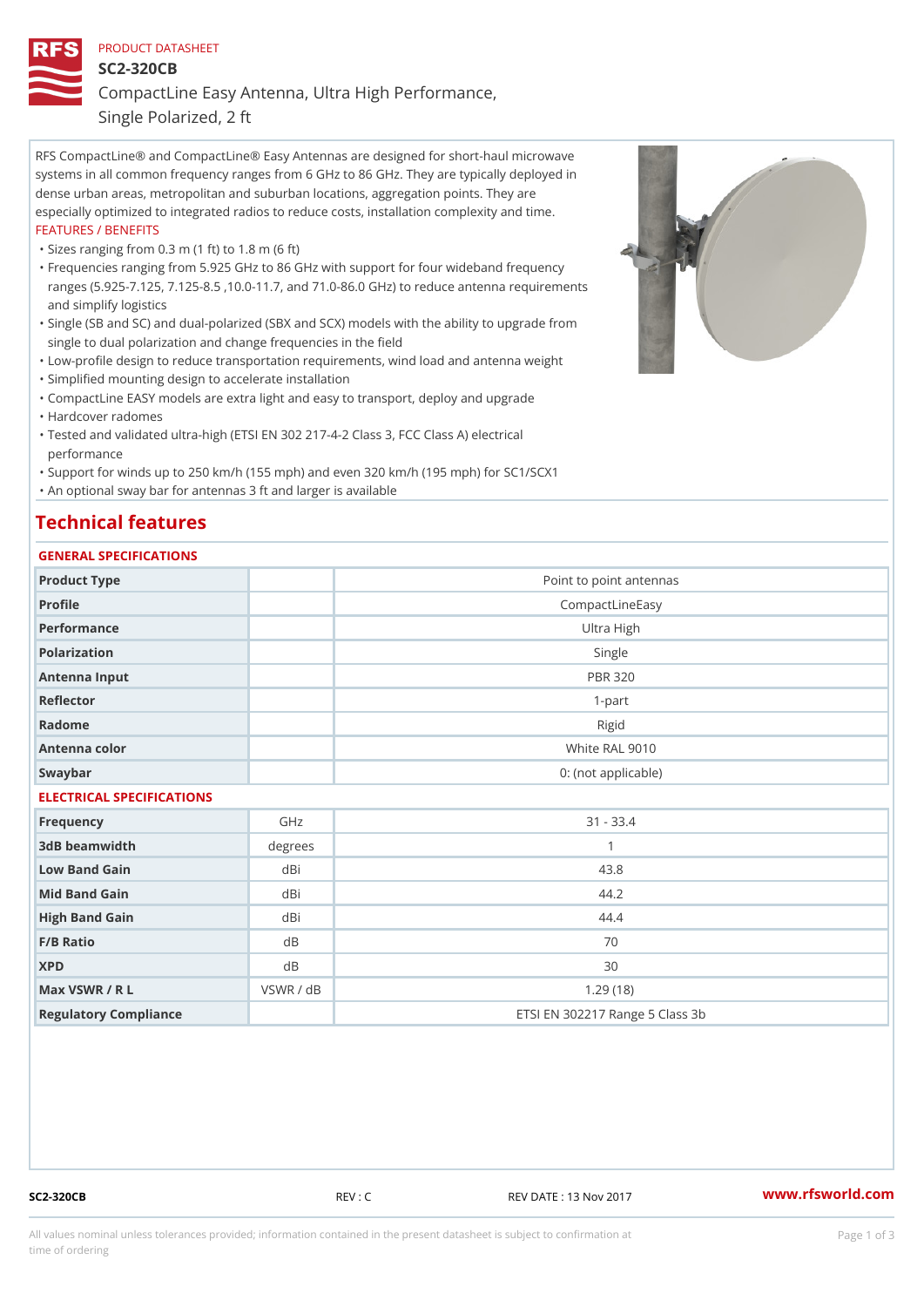# PRODUCT DATASHEET SC2-320CB CompactLine Easy Antenna, Ultra High Performance, Single Polarized, 2 ft

| MECHANICAL SPECIFICATIONS                                              |                  |              |                     |  |  |  |
|------------------------------------------------------------------------|------------------|--------------|---------------------|--|--|--|
| Diameter                                                               |                  | ft $(m)$     | 2(0.6)              |  |  |  |
| Elevation Adjustment                                                   |                  | degrees      | ± 15                |  |  |  |
| Azimuth Adjustment                                                     |                  | degree       | ± 15                |  |  |  |
| Polarization Adjustment                                                |                  | degrees      | ± 5                 |  |  |  |
| Mounting Pipe Diameter<br>minimum                                      |                  | $mm$ (in)    | 48 (1.9)            |  |  |  |
| Mounting Pipe Diameter<br>maximum                                      |                  | $mm$ (in)    | 114(4.5)            |  |  |  |
| Approximate Weight                                                     |                  | kg (lb)      | 7(15.4)             |  |  |  |
| Survival Windspeed                                                     |                  | $km/h$ (mph) | 252 (155)           |  |  |  |
| Operational Windspeed                                                  |                  | $km/h$ (mph) | 180 (112)           |  |  |  |
| FURTHER ACCESSORIES                                                    |                  |              |                     |  |  |  |
| optional Swaybar                                                       |                  |              | 0: (not applicable) |  |  |  |
| MOUNTOUTLINE                                                           |                  |              |                     |  |  |  |
| $Dimension_A$                                                          | m m<br>(in)      |              | 650 (25.6)          |  |  |  |
| Dimension_B                                                            | m m<br>(in)      |              | 313(12.3)           |  |  |  |
| $Dimenision_C$                                                         | m m<br>(in)      |              | 173(6.8)            |  |  |  |
| $Dim_D - D -$<br>$51mm(2_in)Pi$ p $éin$                                | m m              |              | 259 (10.2)          |  |  |  |
| $Dim_D - D -$<br>89mm (3.5_in) Pi(pine)                                | m m              |              | 279.5(11)           |  |  |  |
| $Dim_D - D -$<br>$114$ m m $(4.5$ ir $)$ $\sqrt{$ ii $\sqrt{p}}$ $\ge$ | m m              |              | 292 (11.5)          |  |  |  |
| $Dimen sion _E$                                                        | m m<br>(in)      |              | 36(1.4)             |  |  |  |
| Dimension_F                                                            | m m<br>$\int$ in |              | 40(1.6)             |  |  |  |

Outline\_2ft\_CompactLineEasy \_DeepRedesi

 $(in)$ 

SC2-320CB REV : C REV DATE : 13 Nov 2017 WWW.rfsworld.com